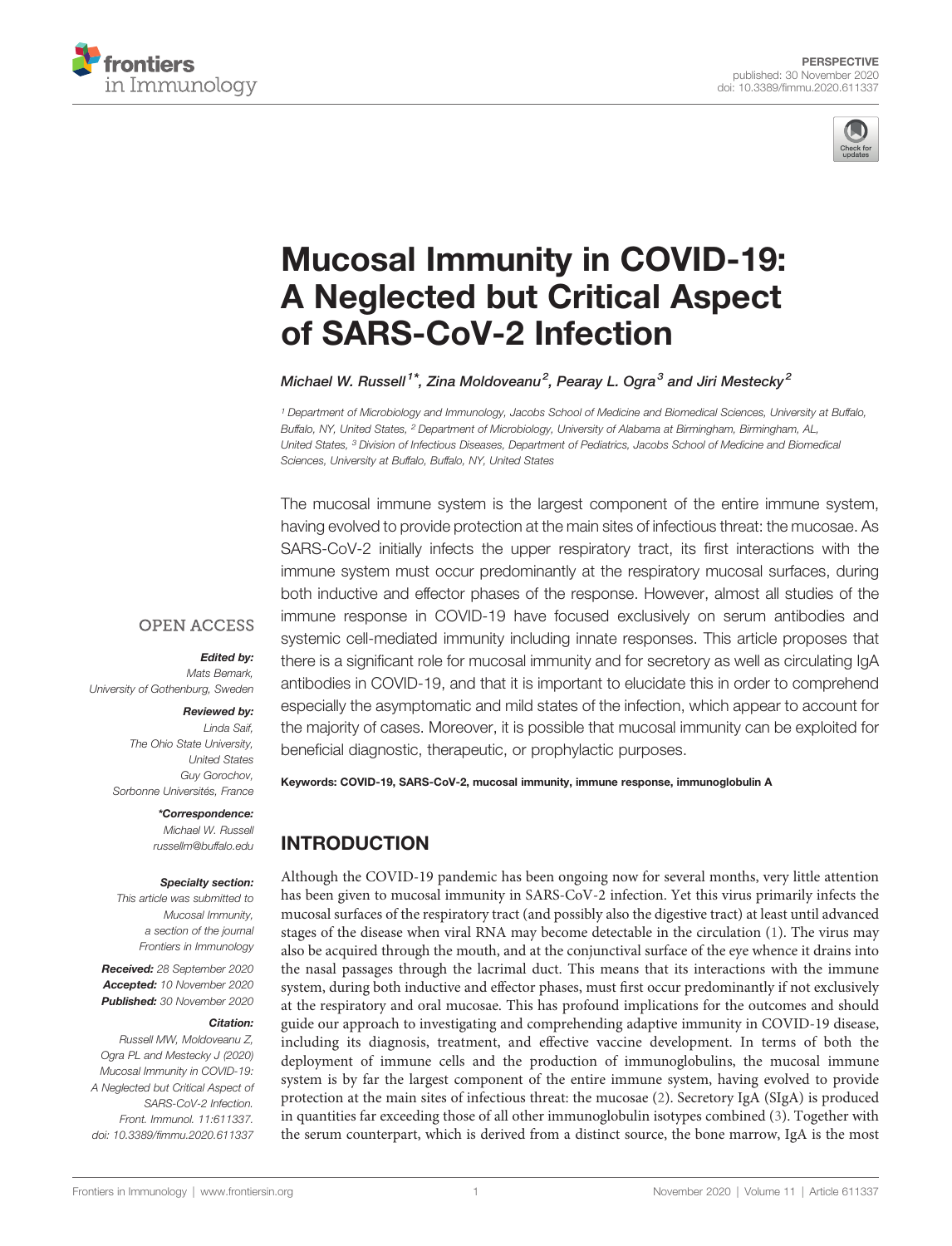heterogeneous of immunoglobulin isotypes, occurring in three molecular forms (secretory, polymeric, and monomeric), two subclasses (IgA1 and IgA2), and numerous glycoforms ([4\)](#page-3-0), collectively indicating marked differences in physiological function relating partly to the locations in which they occur. Whereas circulating IgA is mostly monomeric, and consists predominantly of IgA1 subclass, SIgA is dimeric and consists of variable proportions of IgA1 and IgA2 (Table 1). Few functional differences have been attributed to the IgA subclasses, apart from their being preferentially induced by protein vs. carbohydrate antigens (Table 1), and the longer hinge of IgA1 gives it greater flexibility to reach separated antigenic epitopes. However, different effector functions of IgA subclasses have been ascribed to their different glycosylation profiles [\(5](#page-3-0)).

### THE ROLE OF MUCOSAL IMMUNE **RESPONSES**

As SARS-CoV-2 first mainly infects the upper respiratory tract (URT), mucosal immune responses are expected to be induced in the nasopharynx, both across the nasal epithelium and via the tonsils and adenoids, which are collectively referred to as nasopharynx-associated lymphoid tissue (NALT) that serve as inductive sites for the mucosal immune system ([6](#page-3-0), [7](#page-3-0)). It is possible that responses might also be induced through mucosal inductive sites in the lacrimal duct [\(8\)](#page-3-0) or the oral cavity ([9\)](#page-3-0),

|  |  |  |  | TABLE 1   Independence of systemic and mucosal IgA compartments. |
|--|--|--|--|------------------------------------------------------------------|
|--|--|--|--|------------------------------------------------------------------|

|                                  | Serum                                             | <b>Secretions</b>                          |  |  |
|----------------------------------|---------------------------------------------------|--------------------------------------------|--|--|
| Levels                           | $0.5 - 3.5$ mg/ml                                 | Highly variable in different<br>secretions |  |  |
| Maturation                       | Adult levels reached in<br>adolescence            | Adult levels reached at 6-12<br>months     |  |  |
|                                  | Independent maturation                            |                                            |  |  |
| Site of                          | Bone marrow >> spleen,                            | Mucosal tissues                            |  |  |
| production                       | lymph nodes                                       |                                            |  |  |
|                                  | IgA produced systemically is not transported into |                                            |  |  |
|                                  | secretions                                        |                                            |  |  |
| Molecular forms                  | Predominantly monomeric                           | Polymeric (dimers and<br>tetramers) SIgA   |  |  |
| Subclasses                       | 85% IgA1                                          | IgA1 dominant in most                      |  |  |
|                                  | 15% IgA2                                          | secretions except for                      |  |  |
|                                  |                                                   | the large intestine and genital            |  |  |
|                                  |                                                   | tract                                      |  |  |
| Specificity of IgA<br>antibodies |                                                   |                                            |  |  |
| Proteins                         | lgA1                                              | lgA1                                       |  |  |
| Polysaccharides                  | lgA2>lgA1                                         | lgA2>lgA1                                  |  |  |
| <b>Viruses</b>                   | lgA1                                              | lgA1                                       |  |  |
| Effector functions               |                                                   | Inhibition of antigen uptake               |  |  |
|                                  | Anti-inflammatory activity                        | Inhibition of bacterial adherence          |  |  |
|                                  | Neutralization of biologically                    | Neutralization of biologically             |  |  |
|                                  | active antigens                                   | active antigens                            |  |  |
|                                  |                                                   | Intracellular neutralization of            |  |  |
|                                  |                                                   | viruses within epithelial cells            |  |  |
|                                  | <b>Structural and functional differences</b>      |                                            |  |  |

although the quantitative contribution of such sites to mucosal immune responses in humans is uncertain. Bronchus-associated lymphoid tissue (BALT) is not normally present in adult humans, but can be found in children and adolescents, and may be induced to form by infections [\(10](#page-3-0)). This raises interesting questions as to whether responses induced in BALT might contribute to the reported greater resistance of young people to COVID-19 disease, or whether BALT might be induced by SARS-CoV-2 with consequences for the course of infection. All such mucosal inductive site tissues generate IgA-producing mucosal B cells that home to various remote mucosal effector sites where they differentiate into polymeric (p) IgA-secreting plasma cells. In addition, systemic IgG-producing B cells are also induced in the tonsils and these home to peripheral lymphoid tissues where they differentiate and secrete IgG for the circulation ([11\)](#page-3-0). In the subepithelial spaces of the mucosae and associated glands, mucosal plasma cells produce pIgA which is selectively transported into the secretions by the polymeric immunoglobulin receptor-mediated pathway, being released as SIgA ([12\)](#page-4-0). Both in the nasal passages and as it descends into the trachea and bronchi, the virus encounters a SIgA-dominated environment, which is generated through the mucosal immune system and maintains an essentially non-inflammatory milieu. However, once it reaches the terminal airways and alveoli it enters an environment dominated by IgG derived from the circulation.

Most attention has been given to virus-neutralizing antibodies, especially circulating antibodies [\(13](#page-4-0)–[15](#page-4-0)). However, these can only be effective in the prevention of infection or disease if they reach the mucosal surfaces where the virus is present, and it should be noted that circulating IgA, even in polymeric form, is not effectively transported into secretions ([16\)](#page-4-0). While plasma-derived IgG occurs in the URT and especially the lower respiratory tract (LRT), IgG is inflammatory in its mode of action, by the induction of such effector mechanisms as complement activation and the engagement of phagocytes such as macrophages and neutrophils as well as natural killer (NK) cells. The serious pathology of COVID-19 occurs in the terminal airways of the lungs, where circulating IgG is the dominant immunoglobulin. The resulting intense inflammation involves multiple molecular and cellular factors, including cells recruited by virus-induced chemo-attractants [\(17\)](#page-4-0). The cellular arm of the adaptive immune response, including CD4+ and cytotoxic CD8+ T cells, is also delivered via the circulation and can reach the alveoli. However, cytotoxic cells by their nature cannot prevent infection: they destroy already infected cells and thereby curtail further propagation of the infection.

Almost all efforts at vaccine development against COVID-19 focus on systemic injection, which predominantly induces circulatory IgG antibodies and, potentially, cytotoxic T cells [\(18\)](#page-4-0). These routes are poorly effective at generating mucosal immune responses, which can only be induced by mucosal routes of immunization, including through the NALT in the URT. Mucosal immune responses are partly compartmentalized, as the distribution of the responses depends on the actual route of induction ([7](#page-3-0), [19\)](#page-4-0). For example, the enteric route predominantly generates responses in the gastro-intestinal tract, whereas the nasal route predominantly generates responses in the respiratory tract and salivary glands [\(7\)](#page-3-0).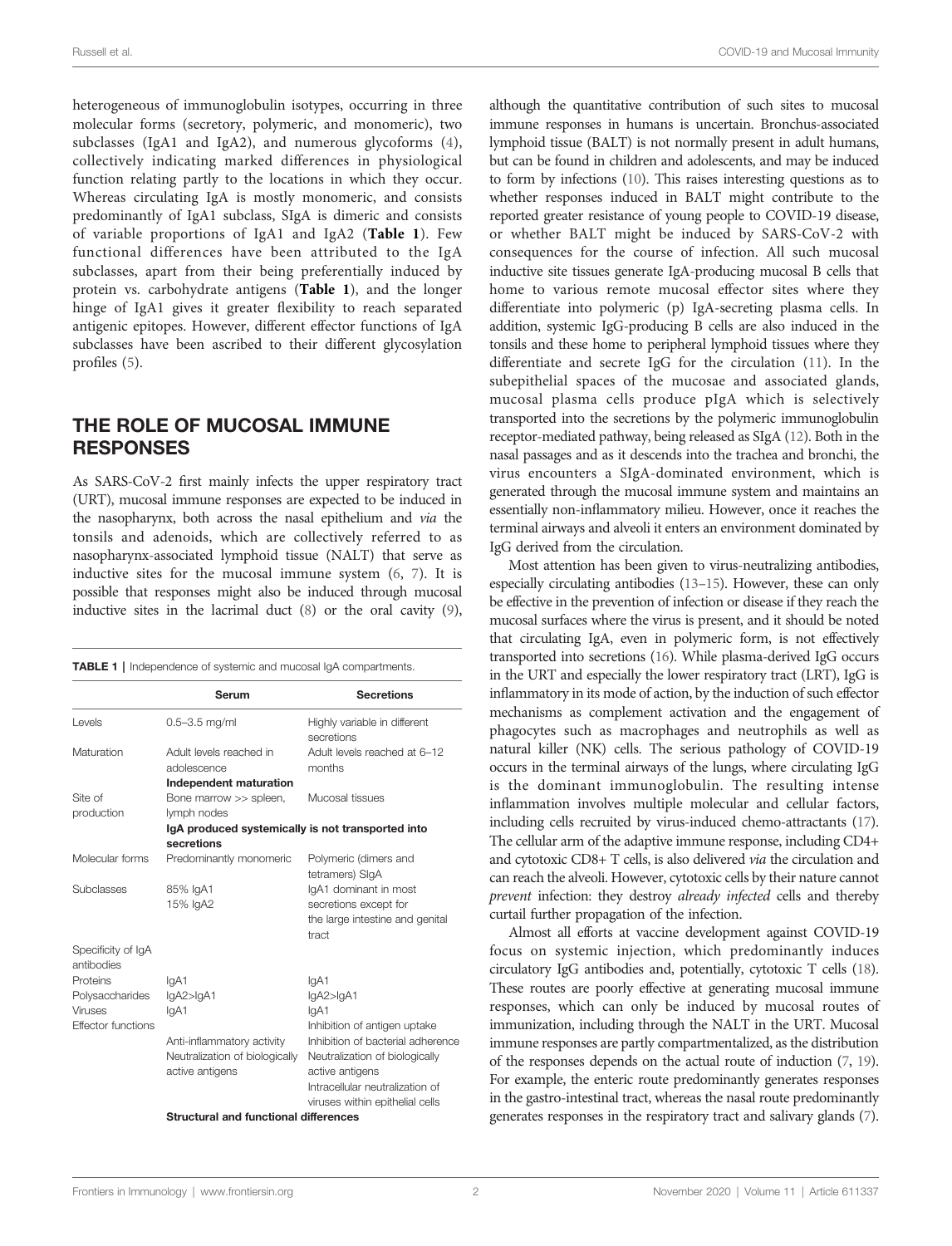The reasons for these differential distributions lie in the imprinting of the T and B cells induced in the respective inductive sites, the gutassociated lymphoid tissues (GALT, such as the intestinal Peyer's patches) or NALT, with "homing" receptors including specific integrins and chemokine receptors specific for the target tissues [\(20](#page-4-0)). In practical terms this means that intranasal immunization should be an effective means of generating predominantly SIgA antibody responses in the URT and LRT, where SARS-CoV-2 could be neutralized and eliminated without inflammatory consequences. In addition, it implies that assaying IgA antibodies in nasal secretions or saliva should be a more informative way of assessing effective immune responses against SARS-CoV-2, whether induced by the natural infection or by intranasal immunization. Assaying serum IgA antibodies, while of additional interest, is not a substitute, because serum IgA comes from a different source (mainly the bone marrow) and consists mostly of monomeric IgA1. This is distinct from mucosal SIgA, which consists of both subclasses and is locally synthesized by pIgA-secreting plasma cells resident in the subepithelial spaces (lamina propria) of mucosal tissues and glands [\(21](#page-4-0)).

SIgA antibodies are known to be effective against various pathogens, including viruses, by such mechanisms as neutralization, inhibition of adherence to and invasion of epithelial cells, agglutination and facilitation of removal in the mucus stream [\(22](#page-4-0)). Intracellular mechanisms of inhibiting viral replication have also been described ([23\)](#page-4-0). Moreover, SIgA is essentially non-inflammatory, even anti-inflammatory, in its mode of action. IgA does not activate complement by the classical pathway and alternative pathway activation by IgA is largely artifactual, while the lectin pathway depends on the terminal sugar residues in the glycan structures ([22](#page-4-0)). Furthermore, IgA antibodies have even been shown to inhibit complement activation mediated by IgM or IgG antibodies ([24](#page-4-0), [25](#page-4-0)). Interestingly, results from a human systemic HIV immunization trial suggest that high levels of serum IgA responses compromised the protective function of IgG antibodies with the same antigenic specificity and were associated with a higher risk of HIV infection [\(26](#page-4-0)).

It is noteworthy that whereas mucosal SIgA levels rise rapidly in infants and reach adult levels early in childhood, serum IgA levels mature much more slowly and may not attain full adult levels until adolescence [\(27](#page-4-0)). Given the apparent difference in susceptibility to COVID-19 disease between young children and adults [\(28\)](#page-4-0), these differences in immune response maturation should be considered.

Selective IgA deficiency is relatively common among people of European descent, where prevalence may reach 1 in approximately 400 persons [\(29\)](#page-4-0). The deficiency affects both mucosal and circulatory compartments and subjects often show increased susceptibility to URT infections. Whether and how IgAdeficiency affects COVID-19 is completely unknown. On one hand, if mucosal SIgA antibodies in the URT exert a protective effect against the early stages of SARS-CoV-2 infection, then deficiency of SIgA would be expected to enhance the infection, facilitating descent into the LRT and leading to advanced disease. Alternatively, an absence of circulatory IgA with its capacity to

interfere with IgM- and IgG-mediated defense mechanisms might prove beneficial in LRT infection, where IgG antibodies predominate. Yet again, the absence of anti-inflammatory control by IgA antibodies might facilitate dysregulated inflammation. Thus IgA deficiency affords an opportunity for testing hypotheses concerning the role of IgA in COVID-19.

## **DISCUSSION**

We contend that mucosal immunity has a major part to play in COVID-19, at several levels. Given that SARS-CoV-2 first infects mainly through the nasal passages, possibly through the eyes followed by drainage into the URT, also through the mouth, we would predict that the first immune responses should be revealed through the mucosal immune system, with the appearance of SIgA antibodies in URT secretions, and also in saliva and lacrimal fluid. Concomitant production of serum IgG and IgA antibodies might also occur [\(11\)](#page-3-0). Prior to the production of SIgA antibodies, there should be a wave of IgA antibody-secreting cells in the circulation. This typically occurs with a peak at around 6-10 days after a discrete mucosal immunization event, as the B cells induced in the mucosal immune inductive sites (such as NALT) express mucosal homing receptors such as  $\alpha$ 4 $\beta$ 7 integrin and migrate to the effector sites where they terminally differentiate into pIgA-secreting plasma cells [\(11,](#page-3-0) [30](#page-4-0)). Circulating IgG antibody-secreting cells are also induced by antigens stimulating responses in the tonsils, and these usually express peripheral homing receptors, such as L-selectin. The period in which these cells can be detected is limited, as this wave of migrating B cells is transient after an inducing event, which in the case of SARS-CoV-2 infection might be up to 4-5 days (or longer) before symptoms first occur. If so, peak cell migration could be some 4-5 days after symptoms occur. However, in the presence of continuing infection and ongoing immune stimulation, it is possible that antibody-secreting cells would continue to circulate as repeated waves of induced B cells are released from the inductive sites, as has been reported for HIV infections [\(31](#page-4-0)). Because of uncertainties in the kinetics of IgM, IgG, and IgA antibody development in infected individuals, detailed analysis of antibody-secreting cells and their expression of homing receptors, and their persistence in lymphoid tissues, will provide essential additional and more comprehensive information concerning the immune response to SARS-CoV-2. Such analyses might illuminate differences in the clinical outcome of the infection in children compared to symptomatic or asymptomatic adults. Determining these antibody and cellular responses of the mucosal immune system can be expected to provide valuable information that is distinct from, and complementary to, the determination of serum IgG antibody responses. Furthermore, it is reasonable to expect that the information would yield valuable insights into the progress of COVID-19 disease, whether it is confined to the URT and resolved with minimal symptoms, as seems to be the case in the majority of infections that are asymptomatic or clinically mild, or descends into the LRT with more severe consequences leading to advanced, and possibly fatal, inflammatory disease in the terminal airways [\(32](#page-4-0)). However, a key requirement for obtaining reliable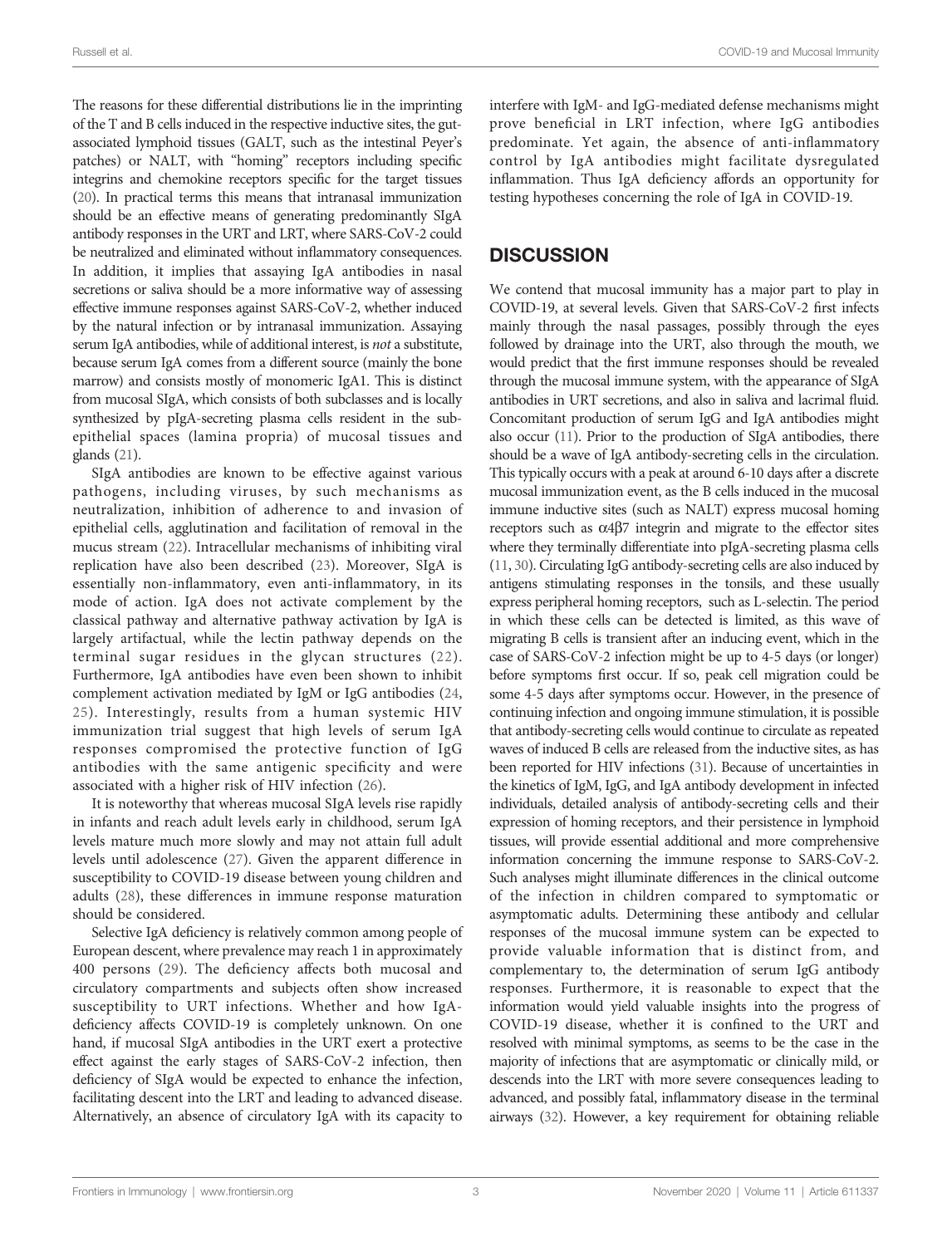#### <span id="page-3-0"></span>TABLE 2 | Desirable future studies on mucosal immune responses to SARS- $C_0V-2$

• Determine mucosal and serum IgA, IgG, and IgM antibody responses to SARS-CoV-2 through all states of infection and disease, and in response to vaccines

• Determine the molecular form and subclass of IgA antibodies in relation to COVID-19 disease stage and the effector functions of IgA

• Compare mucosal and serum IgA antibody responses to SARS-CoV-2 across different age groups

• Determine the characteristics of IgA antibody-secreting and memory B cells induced by SARS-CoV-2 infection or vaccination and their homing potential for mucosal or systemic tissues

• Determine the characteristics of T cells induced by SARS-CoV-2 (or by vaccines) and their homing potential for mucosal or systemic tissues

results is that procedures used for the collection of samples as well as the assay methods must be designed with the characteristics of mucosal immune responses and the distinctive features of secretions compared to serum in mind [\(33](#page-4-0)).

It is noteworthy that IgA antibody responses have been recorded in nasal fluids of volunteers infected with the common cold coronavirus 229E, and were associated with shortened periods of viral shedding [\(34](#page-4-0)). Serum and salivary IgA antibody responses to SARS-Cov-2 spike antigens have now been reported [\(35](#page-4-0)), and salivary IgA antibodies persisted for at least 3 months. Interestingly, while good correlations were found between serum and salivary IgM and IgG antibody levels, there was much weaker correlation between serum and salivary IgA antibodies, as expected given that salivary IgM and IgG are largely derived from the circulation, whereas salivary IgA is mostly generated locally in the salivary glands as SIgA ([19\)](#page-4-0). Two recent preprints report that IgA antibodies against SARS-CoV-2 were elevated in nasal fluids, tears, and saliva of infected subjects ([36,](#page-4-0) [37\)](#page-4-0), and that IgA-secreting plasmablasts expressing the mucosal chemokine receptor CCR10 were elevated in the peripheral blood of SARS-CoV-2-infected subjects ([37\)](#page-4-0). These findings support the concept that mucosal IgA antibody responses are induced by SARS-CoV-2. Further studies aimed at relating these responses to the course of infection in subjects of

## **REFERENCES**

- 1. Bermejo-Martin JF, Gonzalez-Rivera M, Almansa R, Micheloud D, Dominguez-Gil M, Resino S, et al. SARS-CoV-2 RNA viremia is associated with a sepsis-like host response and critical illness in COVID-19. medRxiv (2020) 2020.08.25.20154252. doi: [10.1101/2020.08.25.20154252](https://doi.org/10.1101/2020.08.25.20154252)
- 2. Russell MW, Mestecky J, Strober W, Kelsall BL, Lambrecht BN, Cheroutre H. The mucosal immune system: Overview. In: J Mestecky, W Strober, MW Russell, BL Kelsall, H Cheroutre, BN Lambrecht, editors. Mucosal Immunology, 4. Amsterdam: Academic Press/Elsevier (2015). p. 3–8.
- 3. Russell MW. Biological functions of IgA. In: CS Kaetzel, editor. Mucosal Immune Defense: Immunoglobulin A. New York: Springer (2007). p. 144–72.
- 4. Woof JM, Mestecky J. Mucosal immunoglobulins. In: Mestecky J, Strober W, Russell MW, Kelsall BL, Cheroutre H, Lambrecht BN, editors. In: Mucosal Immunology, 4. Amsterdam: Academic Press/Elsevier (2015). p. 287–324.
- 5. Steffen U, Koeleman CA, Sokolova MV, Bang H, Kleyer A, Rech J, et al. IgA subclasses have different effector functions associated with distinct glycosylation profiles. Nat Communs (2020) 11:120. doi: [10.1038/s41467-](https://doi.org/10.1038/s41467-019-13992-8) [019-13992-8](https://doi.org/10.1038/s41467-019-13992-8)

different age-groups and with different disease outcomes are awaited with great interest.

Finally we expect that efforts in vaccine development aimed at inducing mucosal immune responses and memory cells, especially in the URT, would yield benefits not seen with conventional parenteral routes of vaccine administration. Intranasal vaccines are already available against influenza and others are under development [\(30,](#page-4-0) [38\)](#page-4-0). The advantages, in addition to needle-free administration, include the generation of both mucosal (SIgA) and circulating (IgG and IgA) antibodies, as well as T-cell responses. As discussed above, such responses might achieve desirable results not obtained with systemic immunization routes.

In summary, based on the route whereby SARS-CoV-2 infection is acquired and the independence of mucosal and systemic responses, there must be a mucosal immune dimension to COVID-19. Whether it makes a significant contribution to the outcome of SARS-CoV-2 infection, or can be exploited to good effect for diagnostic purposes or for therapy and prophylaxis, can only be determined by carrying out appropriate investigations. Table 2 lists some potentially important studies that should be undertaken to elucidate mucosal immune responses in SARS-CoV-2 infection.

### DATA AVAILABILITY STATEMENT

Any original contributions presented in the study are included in the article material.

### AUTHOR CONTRIBUTIONS

The aims of this article were conceived by all authors. MR wrote the first draft, which was reviewed and amended by all authors to create the final version. All authors contributed to the article and approved the submitted version.

- 6. Brandtzaeg P. Immunobiology of the tonsils and adenoids. In: J Mestecky, W Strober, MW Russell, BL Kelsall, H Cheroutre, BN Lambrecht, editors. Mucosal Immunology, 4. Amsterdam: Academic Press/Elsevier (2015). p. 1985–2016.
- 7. Boyaka PN, McGhee JR, Czerkinsky C, Mestecky J. Mucosal vaccines: an overview. In: J Mestecky, J Bienenstock, ME Lamm, L Mayer, W Strober, JR McGhee, editors. Mucosal Immunology, 3. Amsterdam: Academic Press/ Elsevier (2005). p. 855–86.
- 8. O'Sullivan NL, Montgomery PC. Ocular mucosal immunity. In: J Mestecky, W Strober, MW Russell, BL Kelsall, H Cheroutre, BN Lambrecht, editors. Mucosal Immunology, 4. Amsterdam: Academic Press/Elsevier (2015). p. 1873–97.
- 9. Czerkinsky C, Cuburu N, Kweon MN, Anjuere F, Holmgren J. Sublingual vaccination. Hum Vacc (2011) 7:110–4. doi: [10.4161/hv.7.1.13739](https://doi.org/10.4161/hv.7.1.13739)
- 10. Tschernig T, Pabst R. Bronchus-associated lymphoid tissue (BALT) is not present in the normal adult lung but in different diseases. Pathobiology (2000) 68:1–8. doi: [10.1159/000028109](https://doi.org/10.1159/000028109)
- 11. Quiding-Järbrink M, Nordström I, Granström G, Kilander A, Jertborn M, Butcher EC, et al. Differential expression of tissue-specific adhesion molecules on human circulating antibody-forming cells after systemic, enteric, and nasal